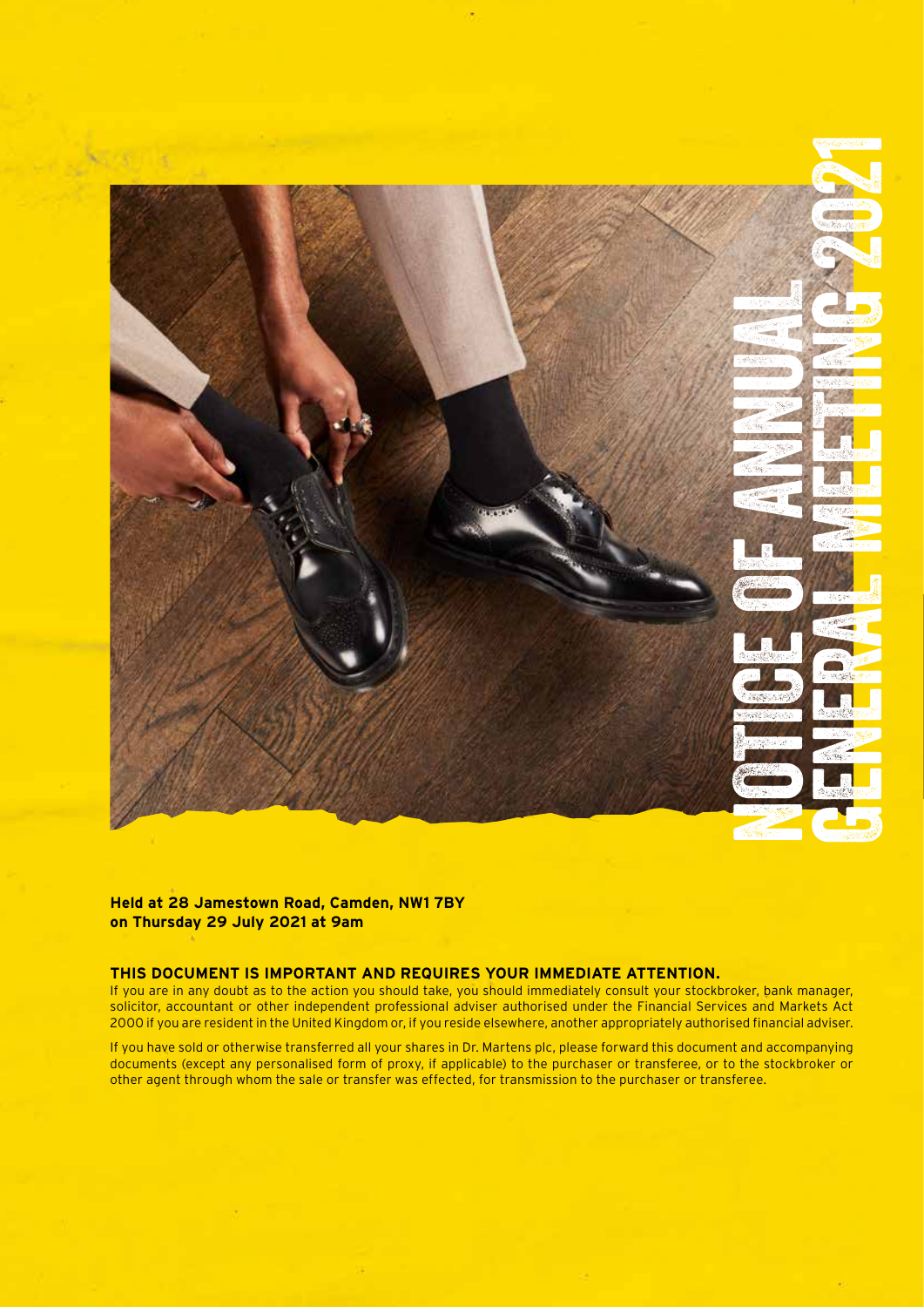# **Letter from the General Counsel and Company Secretary**



**Emily Reichwald** General Counsel and Company Secretary

### **Dear Shareholder,**

Dr. Martens plc will be holding its inaugural Annual General Meeting (AGM) on Thursday 29 July 2021 at 28 Jamestown Road, Camden, London, NW1 7BY. The meeting will commence at 9am. The formal Notice of Meeting follows this letter on pages 198 to 200. Detailed notes relating to the resolutions being put forward for shareholder approval can be found on pages 201 to 204.

### **Meeting attendance**

The AGM is an important event in the Company's calendar and this year's meeting carries particular significance, being our first. In making arrangements for our first AGM we have been monitoring public health guidance and UK government legislation relating to the Covid-19 pandemic, particularly the progress of the government's "roadmap" out of lockdown and the gradual relaxation of restrictions. Whilst restrictions continue to be in place as at the date of this letter, it is anticipated that all legal limits on public gatherings and social contact will have fallen away by the date of the AGM. That said, guidance promoting the ongoing implementation of social distancing measures and a "common sense" approach to attendance at meetings, events and other gatherings is likely to remain for the foreseeable future. We have therefore planned for this AGM based on these prevailing circumstances and we strongly discourage shareholders from attending the meeting in person. That said, we ask that any shareholders who do wish to attend notify us in advance by emailing company.secretariat@dmartens.com. This will allow us to ensure that the meeting complies with prevailing government guidance and social distancing measures.

The health and wellbeing of shareholders and employees is of paramount importance and, as such, we will continue to monitor developments in government guidance and may revise arrangements for the AGM in the event of a material change in circumstances. Whilst we hope it will not be necessary to do so, we will communicate any changes to our AGM arrangements to shareholders in advance through our website, drmartensplc.com, and where appropriate by announcement via a Regulatory News Service.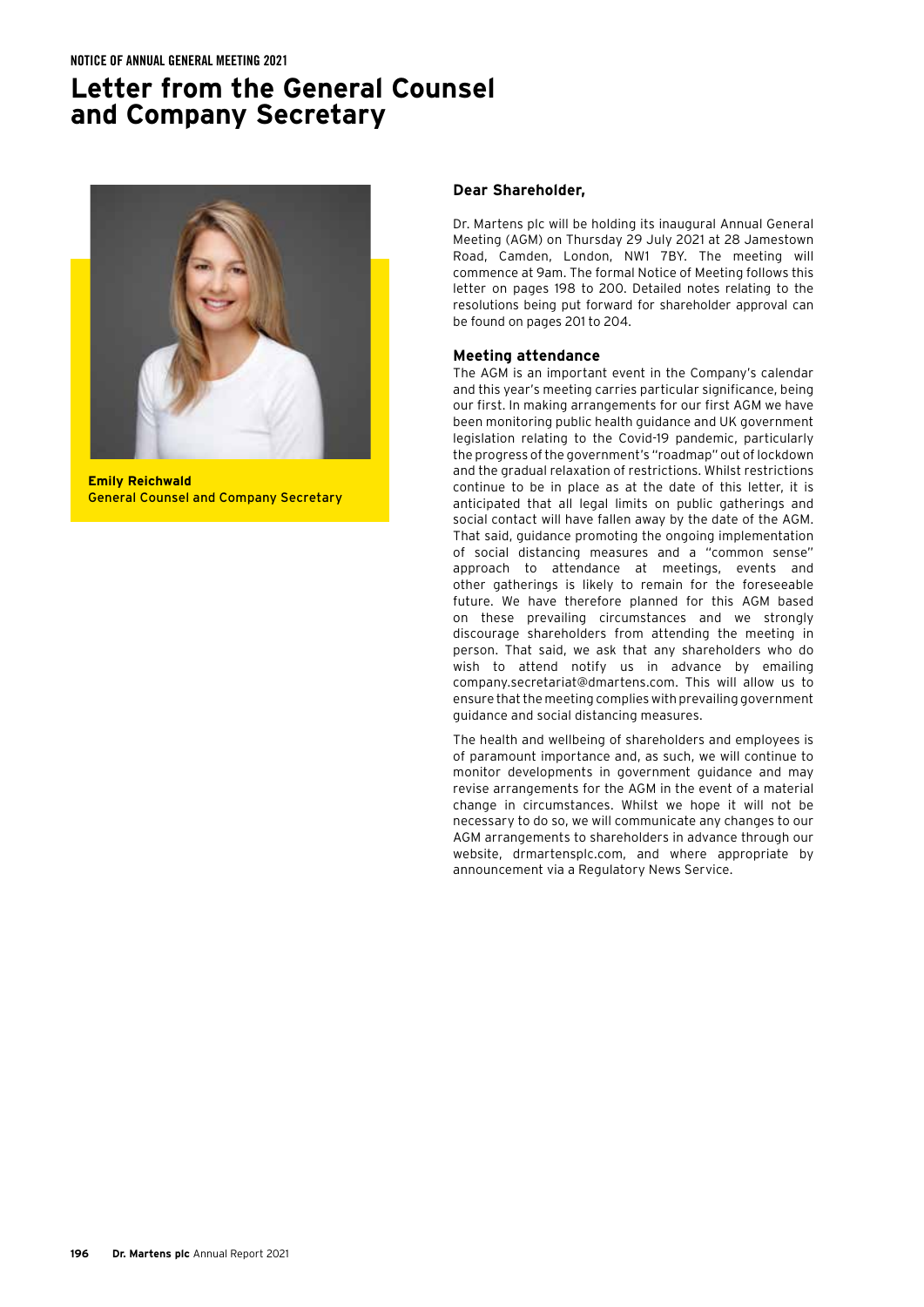#### **How to vote**

Your votes are important and we recommend that you can cast these in advance of the meeting in the following ways:

- online by logging on to our Registrar Equiniti's website, sharevote.co.uk;
- via the electronic proxy appointment service offered by Euroclear UK & Ireland Limited for members of CREST; or
- by completing and returning a paper proxy form, available from Equiniti on request (contact details can be found on the inside back cover).

Details of how to submit your proxy vote by post, online or through CREST are set out on pages 205 and 206.

For the reasons described on page 196, opposite, we strongly encourage shareholders not to attend the AGM in person. As a result, to ensure that all proxy votes are properly exercised at the AGM we recommend that shareholders appoint the Chair of the meeting as their proxy. Doing so will ensure that your shares are voted at the meeting on your behalf and in accordance with your voting instructions. Whilst you are entitled to appoint any other individual as your proxy, you should note that in the event of the Company having to alter arrangements for the day in response to a potential return of pandemic-linked restrictions, that individual may be refused admission to the AGM and, as a consequence, your vote may not be registered.

All of the resolutions at the AGM will be taken on a poll vote. The results of the AGM will be notified to the London Stock Exchange and posted on our website, drmartensplc.com, as soon as possible after the AGM, along with details of the business conducted at the AGM.

#### **Directors' Remuneration Policy**

The 2021 Remuneration Policy is based on the structure disclosed in the Company's IPO Prospectus. The Policy was partially adopted on the Company's admission to listing on the London Stock Exchange and fully implemented at the start of FY22. The Board is satisfied that the 2021 Remuneration Policy is designed such that it provides for remuneration outcomes that are appropriately motivating, aligns with the Company's strategy and culture and is reflective of prevailing market trends.

#### **Directors**

All Directors will stand for re-election at the AGM in line with the provisions of the UK Corporate Governance Code. Full biographies of each Director standing for re-election can be found on pages 86 to 89 of the Annual Report and at drmartensplc.com, whilst more information about the process we followed for recruiting our new Independent Non-Executive Directors prior to our IPO can be found on page 100 of the Annual Report. The Board considers each Director to be fully effective and committed to his or her role and recommends them all for re-election.

#### **How to ask questions**

We encourage you to submit your questions for the Board in relation to the resolutions being proposed at the AGM by email to company.secretariat@drmartens.com by 27 July 2021, which will enable the Board to answer as many shareholder questions as possible. We will publish a list of answers to questions relating to the business of the AGM on drmartensplc.com shortly after the meeting.

#### **Recommendation**

The Board considers that each resolution to be proposed at the AGM is in the best interests of the shareholders as a whole and recommends that shareholders vote in favour of all resolutions, as the Directors intend to do in respect of their own shareholdings.

Yours faithfully,

# **Emily Reichwald**

General Counsel and Company Secretary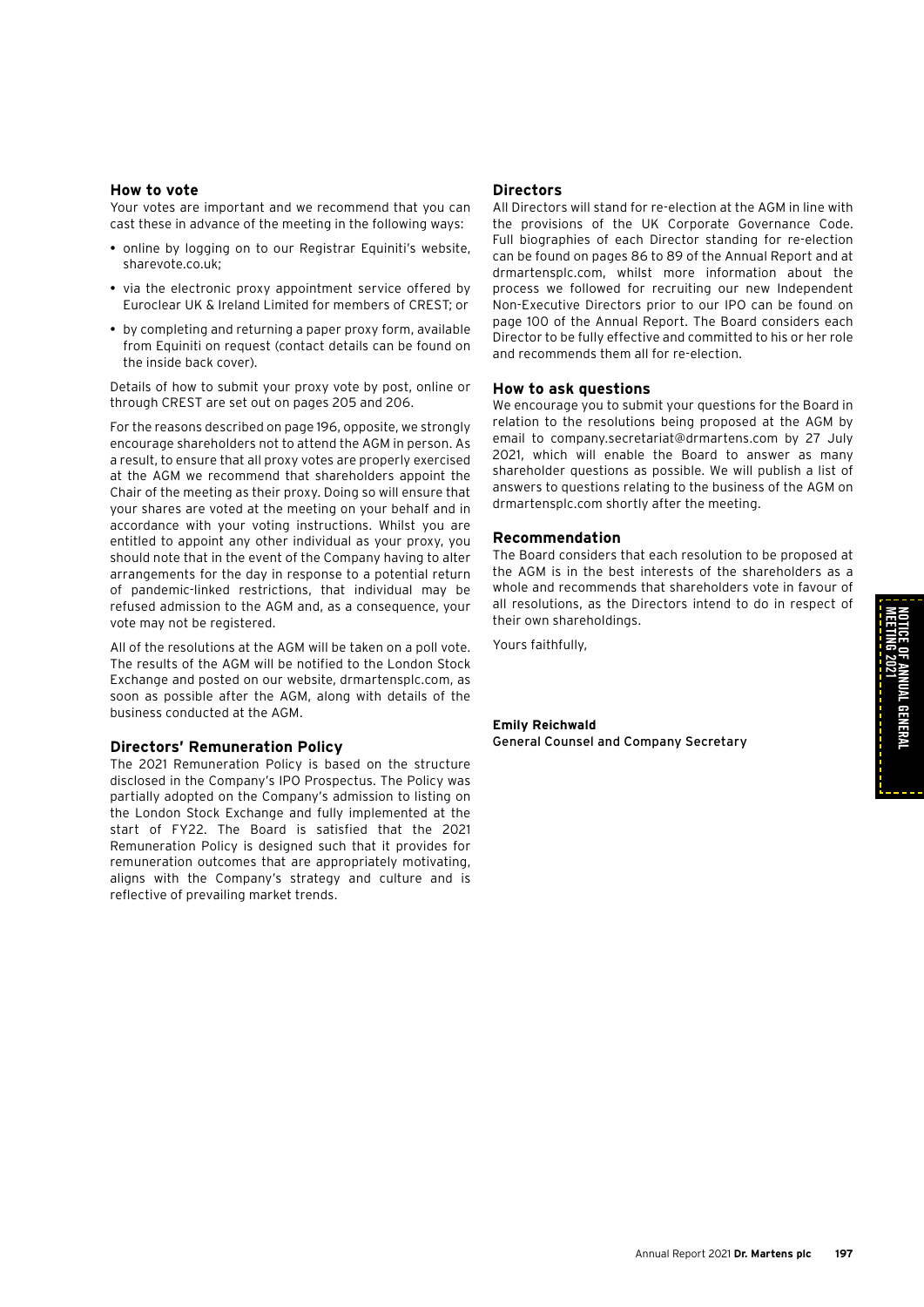# **Notice of Annual General Meeting 2021**

# **DR. MARTENS PLC**

Company number: 12960219

# **Notice of Meeting 29 July 2021**

Notice is hereby given that the Annual General Meeting of Dr. Martens plc (the "Company") will be held at, and broadcast from, 28 Jamestown Road, Camden, London, United Kingdom, NW1 7BY on Thursday 29 July 2021 at 9am (the "AGM") for the purposes set out below.

You will be asked to consider and, if thought fit, pass the following resolutions. Resolutions 1 to 15 (inclusive) will be proposed as ordinary resolutions, and Resolutions 16 to 19 (inclusive) will be proposed as special resolutions.

# **1. Reports and Accounts**

To receive the Strategic report, Directors' report, and the audited accounts for the financial year ended 31 March 2021, together with the report of the auditor.

# **2. Directors' Remuneration report**

To receive and to approve the Directors' Remuneration report (excluding the Directors' Remuneration Policy) for the year ended 31 March 2021, as set out on pages 110 to 126 of the Annual Report, on an advisory basis.

# **3. Directors' Remuneration Policy**

To approve the Directors' Remuneration Policy, as set out in the Directors' Remuneration report on pages 113 to 120 of the Annual Report.

To re-elect the following Directors who are seeking annual re-election in accordance with the UK Corporate Governance Code:

- **4. Paul Mason**
- **5. Kenny Wilson**
- **6. Jon Mortimore**
- **7. Ian Rogers**
- **8. Ije Nwokorie**
- **9. Lynne Weedall**
- **10. Robyn Perriss**
- **11. Tara Alhadeff**

To view our full Board biographies, see pages 86 to 89 of the Annual Report or visit our website drmartensplc.com

# **12. Reappointment of auditors**

To resolve that Ernst & Young LLP be, and is hereby, re-appointed as auditor of the Company to hold office until the conclusion of the next general meeting at which accounts are laid before the Company.

# **13. Auditors' remuneration**

To resolve that the Audit and Risk Committee determine the remuneration of the auditor on behalf of the Board.

# **14. Political donations**

To resolve that, in accordance with sections 366 and 367 of the Companies Act 2006, the Company and any company which, at any time during the period for which this resolution has effect, is or becomes a subsidiary of the Company, be and are hereby authorised to:

- (A) make political donations to political parties and/or independent election candidates, not exceeding £100,000 in total;
- (B) make political donations to political organisations, other than political parties, not exceeding £100,000 in total; and
- (C) incur political expenditure not exceeding £100,000 in total,

provided that the aggregate amount of any such donations and expenditure under paragraphs (A), (B) and (C) shall not exceed £100,000, during the period beginning with the date of the passing of this resolution and ending at the conclusion of the Company's AGM to be held in 2022 or until 1 October 2022, whichever is sooner.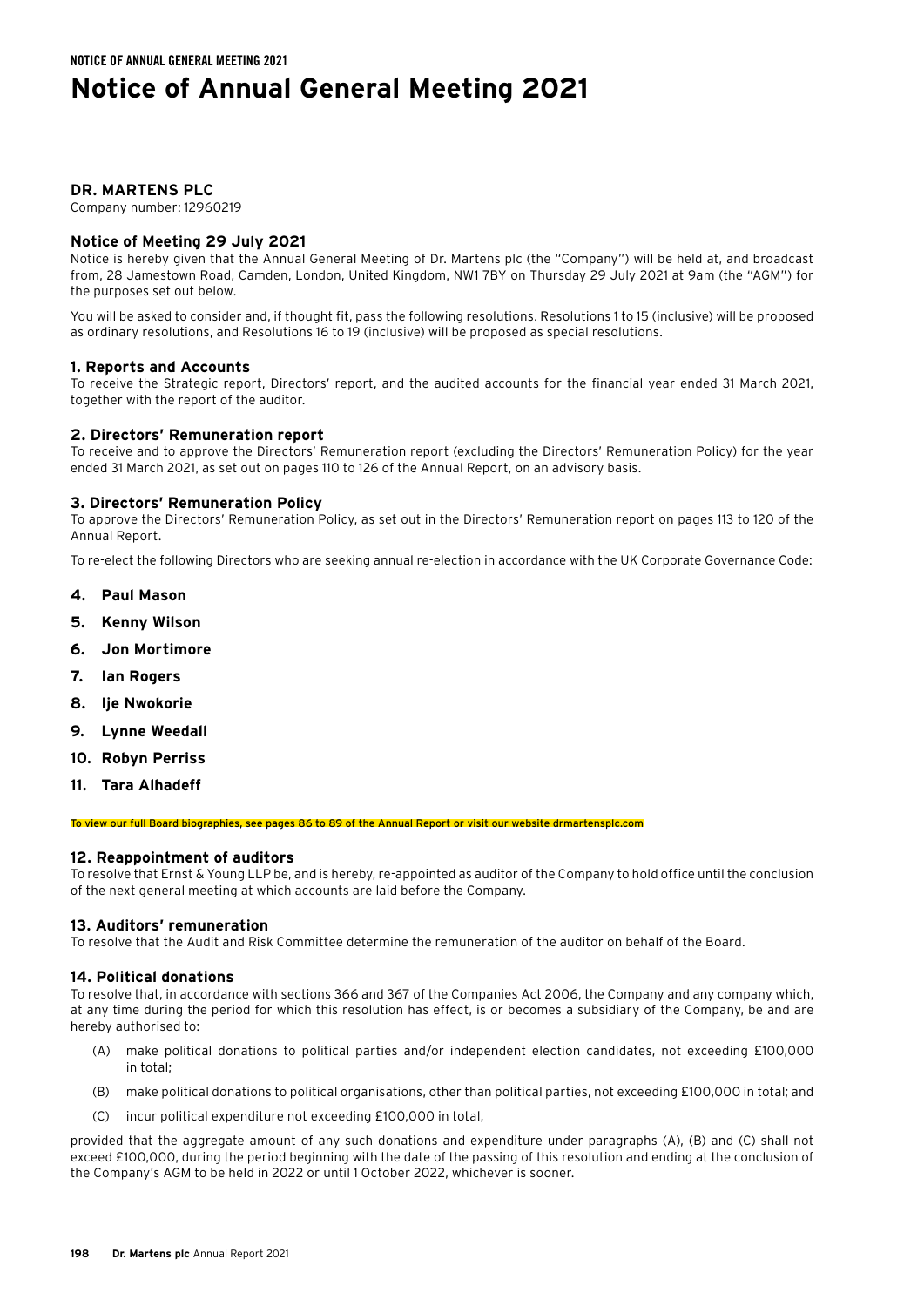### **14. Political donations** continued

For the purpose of this resolution the terms "political donations", "political parties", "independent election candidates", "political organisations" and "political expenditure" have the meanings set out in sections 363 to 365 of the Companies Act 2006.

#### **15. Directors' authority of allot shares**

To resolve that the Directors be and are hereby authorised generally and unconditionally pursuant to section 551 of the Companies Act 2006 to exercise all the powers of the Company to allot shares in the Company and to grant rights to subscribe for or convert any security into shares in the Company:

- (A) Up to an aggregate nominal amount of £3,333,333.67 (such amount to be reduced by any allotments or grants made under paragraph (B) below in excess of such sum); and
- (B) Comprising equity securities (as defined in section 560(1) of the Companies Act 2006) up to an aggregate nominal amount of £6,666,667.33 (such amount to be reduced by any allotments made under paragraph (A) above) in connection with an offer by way of a rights issue:
	- (i) To ordinary shareholders in proportion (as nearly as may be practicable) to their existing holdings; and
	- (ii) To holders of other equity securities as required by the rights of those securities or as the Directors otherwise consider necessary,

and so that the Directors may impose any limits or restrictions and make any arrangements which they consider necessary or appropriate to deal with any treasury shares, fractional entitlements, record dates, legal, regulatory or practical problems in, or under the laws of, any territory or any other matter.

The authorities conferred on the Directors to allot securities under paragraphs (A) and (B) will expire at the conclusion of the AGM of the Company to be held in 2022 or on 1 October 2022, whichever is sooner, unless previously revoked or varied by the Company, and such authority shall extend to the making before such expiry of an offer or an agreement that would or might require relevant securities to be allotted after such expiry, and the Directors may allot relevant securities in pursuance of that offer or agreement as if the authority conferred hereby had not expired.

#### **16. General disapplication of pre-emption rights**

To resolve as a special resolution that, subject to the passing of Resolution 15, the Directors be empowered to allot equity securities (as defined in the Companies Act 2006) for cash under the authority given by that resolution (set out in this Notice of Meeting), and/or to sell ordinary shares held by the Company as treasury shares for cash, as if Section 561 of the Companies Act 2006 did not apply to any such allotment or sale, provided that such authority be limited:

- To the allotment of equity securities and sale of treasury shares in connection with an offer of, or invitation to apply for, equity securities (but in the case of the authority granted under paragraph (B) of Resolution 15, by way of a rights issue only):
	- (i) To ordinary shareholders in proportion (as nearly as may be practicable) to their existing holdings; and
	- (ii) To holders of other equity securities as required by the rights of those securities or as the Directors otherwise consider necessary,

 and so that the Directors may impose any limits or restrictions and make any arrangements which they consider necessary or appropriate to deal with any treasury shares, fractional entitlements, record dates, legal, regulatory or practical problems in, or under the laws of, any territory or any other matter; and

(B) In the case of the authority granted under paragraph (A) of Resolution 15 and/or in the case of any sale of treasury shares, to the allotment of equity securities or sale of treasury shares (otherwise than under paragraph (A) above) up to an aggregate nominal amount of £500,000.05

and shall expire at the conclusion of the AGM of the Company to be held in 2022 or on 1 October 2022, whichever is sooner (unless previously renewed, revoked or varied by the Company in general meeting), provided that the Company may before that date make offers, and enter into agreements, which would, or might, require equity securities to be allotted (and treasury shares to be sold) after the authority ends and the Directors may allot equity securities (and sell treasury shares) under any such offer or agreement as if the authority had not ended.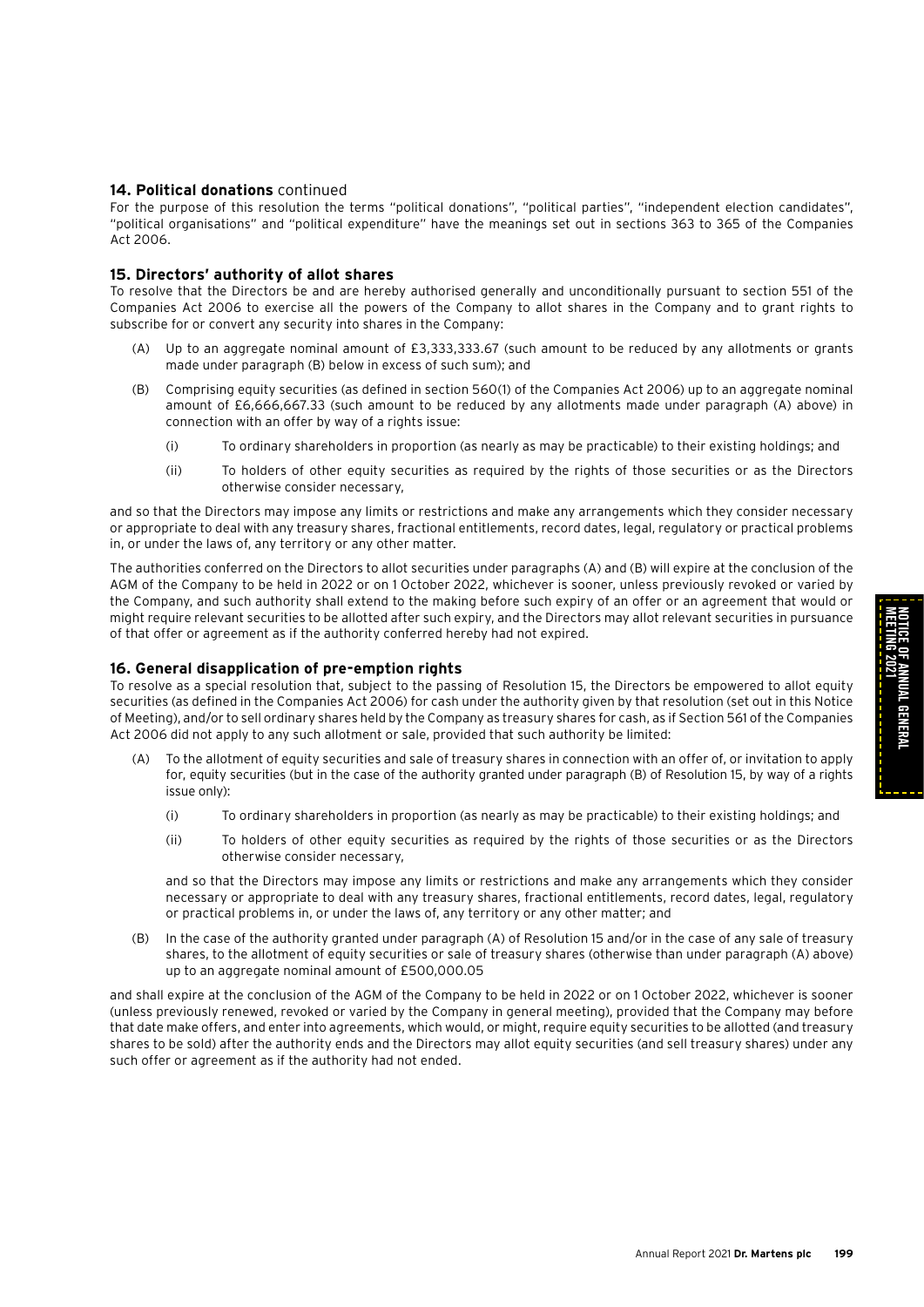# **Notice of Annual General Meeting 2021** continued

### **17. Additional disapplication of pre-emption rights for acquisitions and other capital investments**

To resolve as a special resolution that, subject to the passing of Resolution 15, the Directors be empowered in addition to any authority granted under Resolution 16 to allot equity securities (as defined in the Companies Act 2006) for cash under the authority given by that Resolution 15 (set out in this Notice of Meeting) and/or to sell ordinary shares held by the Company as treasury shares for cash as if Section 561 of the Companies Act 2006 did not apply to any such allotment or sale, provided that such authority be:

- (A) limited to the allotment of equity securities or sale of treasury shares up to an aggregate nominal amount of £500,000.05; and
- (B) used only for the purposes of financing (or refinancing, if the authority is to be used within six months after the original transaction) a transaction which the Directors of the Company determine to be an acquisition or other capital investment of a kind contemplated by the Statement of Principles on Disapplying Pre-Emption Rights most recently published by the Pre-Emption Group prior to the date of this Notice of Meeting,

 and shall expire at the conclusion of the AGM of the Company to be held in 2022 or on 1 October 2022, whichever is sooner (unless previously renewed, revoked or varied by the Company in general meeting), provided that the Company may before that date make offers, and enter into agreements, which would, or might, require equity securities to be allotted (and treasury shares to be sold) after the authority ends and the Directors may allot equity securities (and sell treasury shares) under any such offer or agreement as if the authority had not ended.

# **18. Company's authority to purchase its own shares**

To resolve as a special resolution that the Company is authorised for the purposes of Section 701 of the Companies Act 2006 to make one or more market purchases (as defined in Section 693(4) of the Companies Act 2006) of its ordinary shares of £0.01 each ("ordinary shares"), such power to be limited:

- (A) To a maximum number of 100,000,010 ordinary shares; and
- (B) By the condition that the minimum price which may be paid for an ordinary share is £0.01 and the maximum price which may be paid for an ordinary share is the higher of:
	- (i) an amount equal to 105% of the average market value of an ordinary share for the five business days immediately preceding the day on which that ordinary share is contracted to be purchased; and
	- (ii) an amount equal to the higher of the price of the last independent trade of an ordinary share and the highest current independent bid for an ordinary share on the trading venues where the purchase is carried out,

 in each case, exclusive of expenses, such power to apply until the end of the AGM of the Company to be held in 2022 or until 1 October 2022, whichever is sooner, but in each case so that the Company may enter into a contract to purchase ordinary shares which will or may be completed or executed wholly or partly after the power ends and the Company may purchase ordinary shares pursuant to any such contract as if the power had not ended.

# **19. Calling of General Meetings on 14 days' notice**

To resolve as a special resolution that a general meeting other than an Annual General Meeting may be called on no fewer than 14 clear days' notice.

By order of the Board

**Emily Reichwald** General Counsel and Company Secretary London, 16 June 2021

Registered office 28 Jamestown Road, Camden, London, United Kingdom, NW1 7BY

Registered in England and Wales

No. 12960219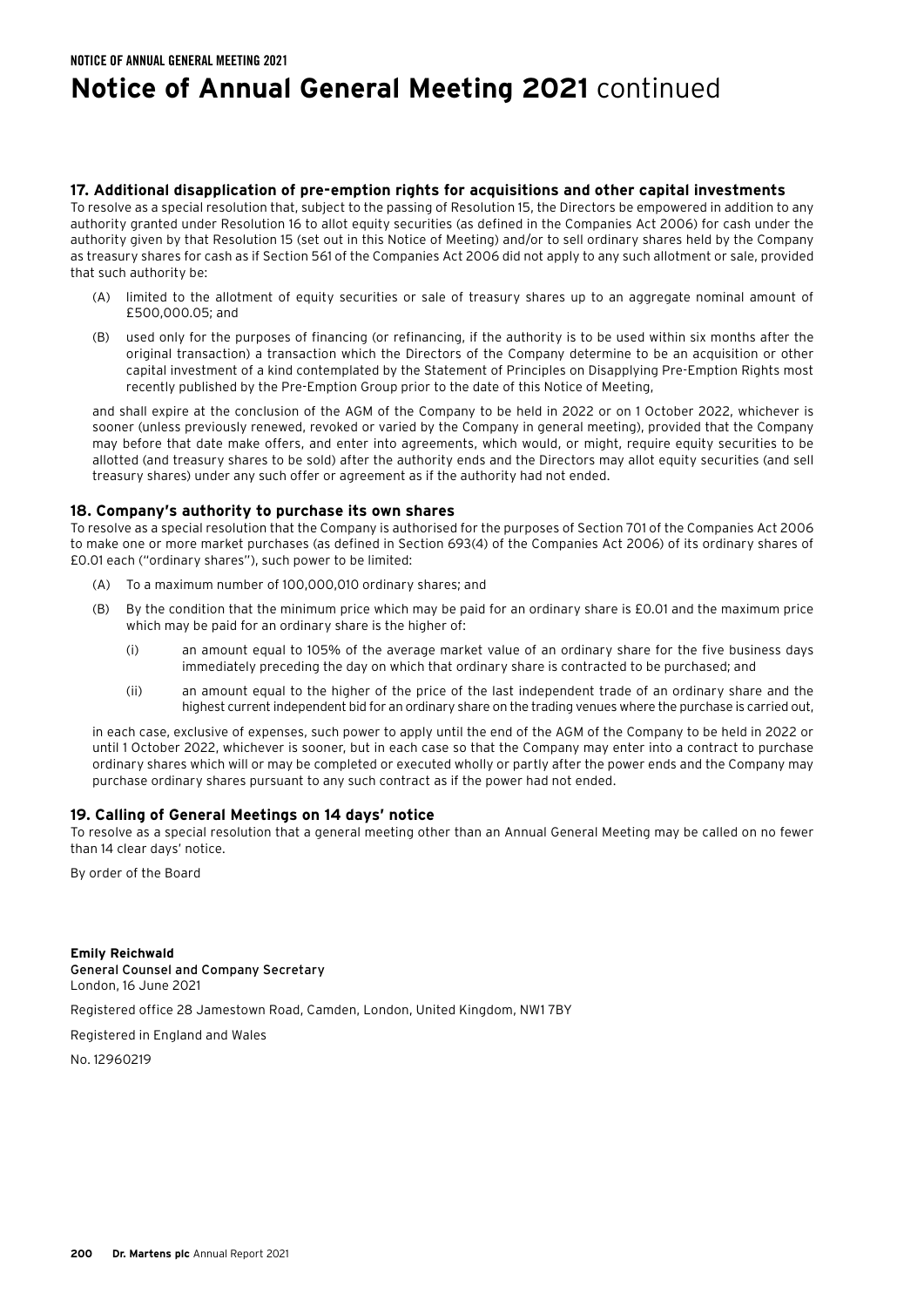# **Explanatory notes to the resolutions**

### **1. Receive the reports and accounts**

The Board asks that shareholders receive the Strategic report, Directors' report, and the audited accounts for the financial year ended 31 March 2021, together with the report of the auditor.

### **2. Approval of the Directors' Remuneration report**

The Directors' Remuneration report sets out the pay and benefits received by each of the Directors for the year ended 31 March 2021. This vote is advisory in nature and the Directors' entitlement to remuneration is not conditional on it.

#### **3. Approval of the Directors' Remuneration Policy**

Resolution 3 seeks shareholder approval for the Directors' Remuneration Policy (the "Policy"), which is set out on pages 113 to 120 of the Annual Report. It sets out the Company's policy on remuneration and potential payments to Directors going forward. The Company will not be able to make a remuneration payment to a current or prospective Director or a payment for loss of office to a current or past Director unless that payment is in accordance with the Policy or has been approved separately by shareholders.

The vote on the Policy is binding on the Company. If approved, the Policy will remain in effect for the next three years effective from the date of this AGM, except in the event that a change of policy is proposed or the advisory vote on the Remuneration report is not passed in any year subsequent to the approval of the policy.

#### **4–11. Re-election of Directors**

In accordance with the UK Corporate Governance Code 2018 (the "Code") and the Company's Articles of Association, all Directors are standing for re-election at the AGM this year and will be submitting themselves for re-election at each subsequent AGM.

Resolutions 7 to 10 (inclusive) relate to the re-election of Ian Rogers, Ije Nwokorie, Lynne Weedall and Robyn Perriss who are the Directors that the Board has determined are Independent Non-Executive Directors for the purposes of the Code (the "Independent Non-Executive Directors"). As set out on page 97 of the Annual Report, Paul Mason and Tara Alhadeff are not considered by the Board to be independent for the purposes of the Code. Paul Mason has held various roles within the Group and Tara Alhadeff was appointed as a Non-Executive Director of the Company by its controlling shareholder, IngreLux S.à.r.l., pursuant to the terms of its relationship agreement with the Company.

In compliance with the Listing Rules relating to controlling shareholders, the re-election of our Independent Non-executive Directors must be approved by a majority of both:

a. the shareholders of the Company; and

b. the independent shareholders of the Company (that is shareholders other than IngreLux S.à.r.l. and its concert parties).

For the purposes of the Listing Rules, IngreLux S.à.r.l. is a controlling shareholder of the Company. A controlling shareholder means any person who exercises, or controls on their own, or together with any person with whom they are acting in concert, 30% or more of the votes able to be cast on all or substantially all matters at general meetings of the Company.

Resolutions 7 to 10 (inclusive) are proposed as ordinary resolutions and can be voted on by all shareholders of the Company. However, in addition to this, the votes cast by independent shareholders will be counted separately in order to assess whether the second tier of the test is satisfied.

In accordance with the Listing Rules, if any of resolutions 7 to 10 are not approved by a majority of both shareholders of the Company and independent shareholders of the Company, the failed resolution may be put to shareholders of the Company, at a general meeting, which must be held between 90 and 120 days from the date of the original vote. In such circumstances, any Independent Non-executive Director(s) whose appointment has not been approved by both shareholders of the Company and independent shareholders of the Company will be treated as having been re-elected from the date of the original vote until either the date when they are re-elected, being the date of the subsequent general meeting, or the date of any announcement by the Board that the Independent Non-executive Director(s) does not intend to stand for re-election. If a subsequent general meeting does not take place, the appointment will be treated as ceasing 120 days from the date of the original vote. If a subsequent general meeting does take place and the further resolution is approved, the Independent Nonexecutive Director(s) will be treated as having been re-elected until the following AGM of the Company. However, if at a subsequent general meeting the further resolution fails, the Independent Non-executive Director(s) appointment will cease on that date.

The Listing Rules require companies with a controlling shareholder to make the following additional disclosures about each Independent Non-Executive Director's relationships, independence, effectiveness and appointments:

#### **Relationships and transactions:**

The Company has received confirmation from each of the Independent Non-Executive Directors that there are no existing or previous relationships, transactions or arrangements between any of the Independent Non-Executive Directors and the Company, its directors, any controlling shareholder or any associate of a controlling shareholder.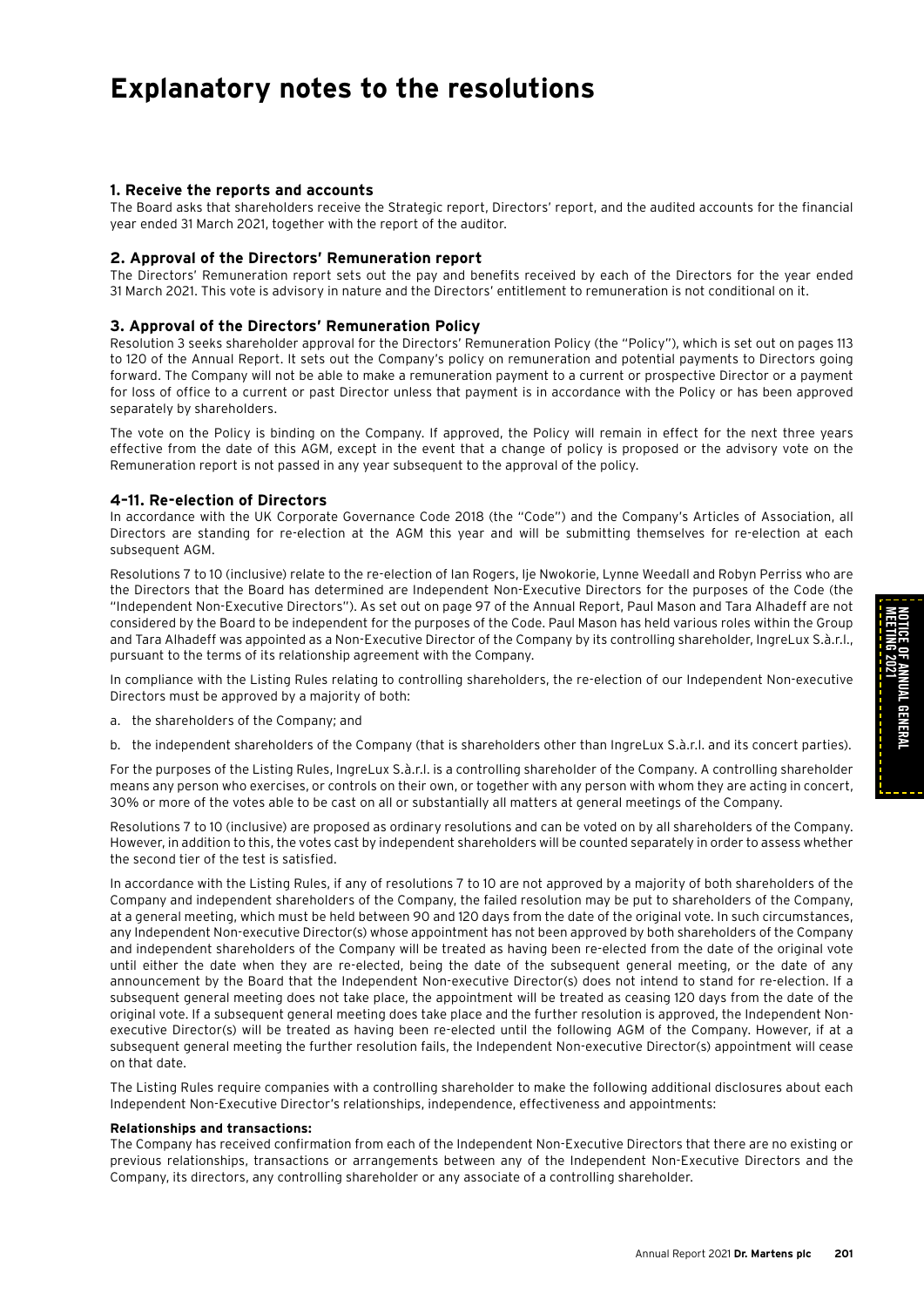# **Explanatory notes to the resolutions** continued

# **4–11. Re-election of Directors** continued

#### **Effectiveness:**

The Board believes that each of the Independent Non-Executive Directors continues to demonstrate commitment to his or her role and is an effective member of the Board.

#### **Independence:**

Each year the Board performance evaluations will consider the independence of each member of the Board. The Board believes that each Independent Non-Executive Director remains independent in character and judgement, and that there are no relationships or circumstances that are likely to affect, or appear to affect, his or her judgement.

#### **Selection:**

As disclosed in the report of the Nomination Committee on pages 99 to 101 of the Annual Report, the Nomination Committee aims to ensure that the Board remains balanced, knowledgeable and diverse in order to meet the needs of the Company. The Nomination Committee will draw candidates from its internal and external network, taking into account, where appropriate, recommendations from shareholders and external recruitment consultants.

The Directors believe that the Board as a whole comprises an appropriate balance of knowledge, skills and experience and that each of the Directors standing for re-election continues to show the necessary commitment to be an effective member of the Board. Biographical details of all Directors are available on pages 86 to 89 of the Annual Report and on our website, drmartensplc.com. These include details of each director's skills, competencies and experience and illustrates why the Board is satisfied that each Director's contribution is, and continues to be, important to the Company's long-term sustainable success.

# **12. and 13. Appointment and remuneration of auditor**

On the recommendation of the Audit and Risk Committee, the Board proposes in resolution 12 that Ernst & Young LLP be reappointed as auditor of the Company.

Resolution 13 proposes that the Audit and Risk Committee be authorised to determine the level of the auditor's remuneration.

### **14. Authority to make political donations**

The Companies Act 2006 prohibits companies from making any political donations to political organisations or independent candidates, or incurring political expenditure, unless authorised by shareholders in advance.

The Company does not make, and does not intend to make, any such donations or incur such expenditure within the normal meanings of those expressions. However, the definitions of political donations, political organisations and political expenditure in the Companies Act 2006 Act are broad and, as a result, can capture activities such as sponsorship, subscriptions, payment of expenses, paid leave for employees fulfilling certain public duties, and support for bodies representing the business community in policy review or reform.

Accordingly, and in line with common practice, the Company wishes to ensure that neither it nor its subsidiaries inadvertently commits any breaches of the Companies Act 2006 through the undertaking of routine activities, which would not normally be considered to result in the making of political donations or in political expenditure being incurred.

The Board is therefore seeking authority to make political donations and to incur political expenditure not exceeding £100,000 in total. The proposed authority will expire at the next AGM of the Company to be held in 2022 or on 1 October 2022, whichever is sooner.

#### **15. Powers to allot shares**

Paragraph (A) of this resolution 15 would give the Directors the authority to allot ordinary shares of the Company up to an aggregate nominal amount equal to £3,333,333.67 (representing 333,333,367 ordinary shares of £0.01). This amount represents approximately one-third (33.33%) of the Company's issued share capital as at 16 June 2021, the latest practicable date before the publication of this Notice.

In line with guidance issued by the Investment Association (IA), paragraph (B) of this resolution would give the Directors authority to allot ordinary shares in connection with a rights issue in favour of ordinary shareholders up to an aggregate nominal amount equal to £6,666,667.30 (representing 666,666,733 ordinary shares of £0.01), as reduced by the nominal amount of any shares issued under paragraph (A) of this resolution. This amount (before any reduction) represents approximately two-thirds (66.66%) of the issued ordinary share capital of the Company as at 16 June 2021, the latest practicable date before the publication of this Notice.

The authorities sought under paragraphs (A) and (B) of this resolution will expire at the conclusion of the Company's AGM in 2022 or on 1 October 2022, whichever is sooner. The Directors have no present intention to exercise either of the authorities sought under this resolution except, under paragraph (A), to satisfy options under the Company's employee share schemes; however, the Board wishes to ensure that the Company has maximum flexibility in managing the Group's capital resources.

As at the date of this Notice, no shares are held by the Company in treasury.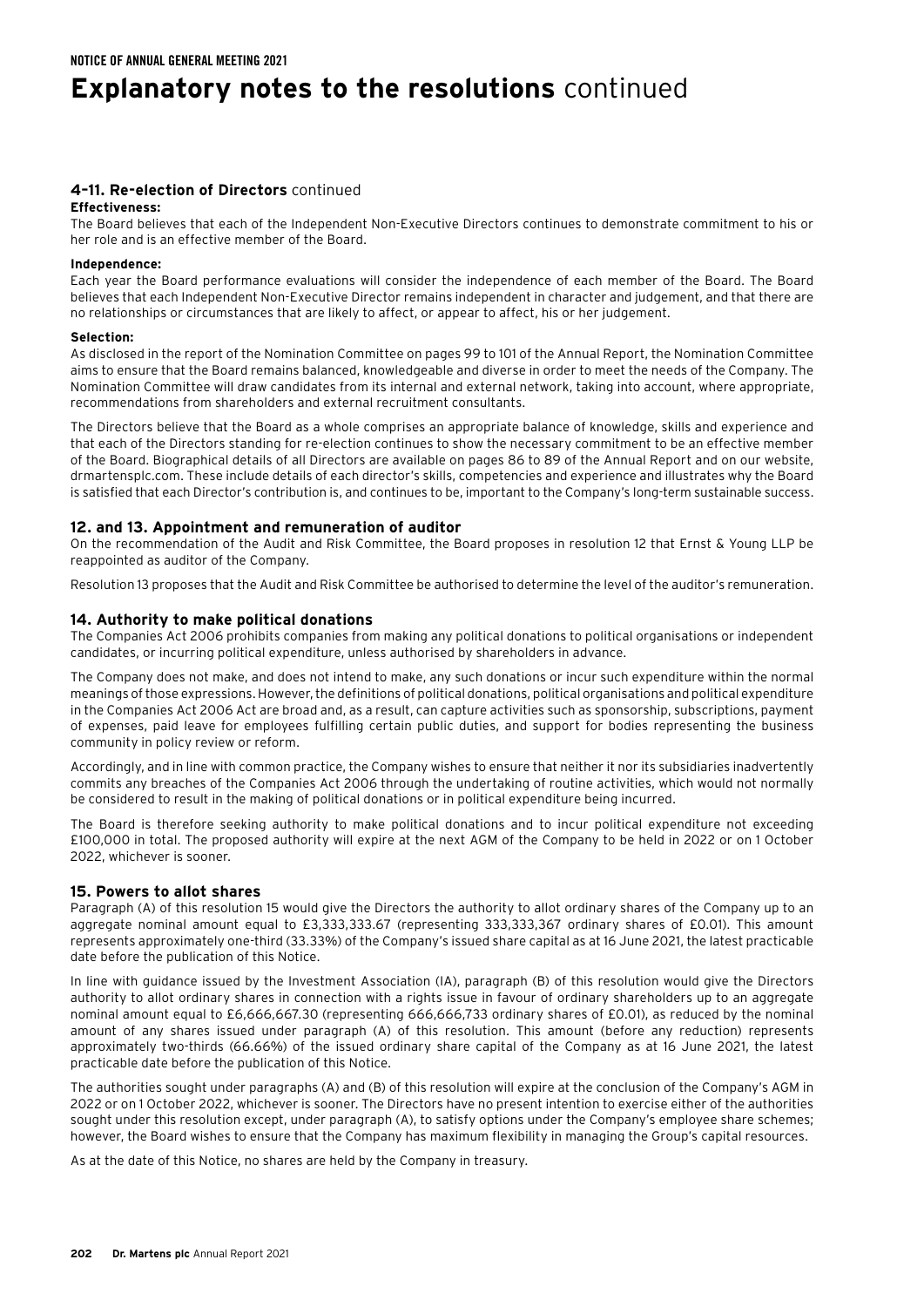MEETING 2021

NOTICE OF ANNUAL GENERAL

NOTICE OF ANNUAL GENERAL<br>Meeting 2021

# **16. and 17. Authority to disapply pre-emption rights**

Resolutions 16 and 17 are proposed as special resolutions. Under Section 561 of the Companies Act 2006, if the Directors wish to allot new shares and other equity securities, or sell treasury shares, for cash (other than in connection with an employee share scheme), these shares must first be offered to existing shareholders pro rata to their holdings. However, there may be occasions when the Directors require the flexibility to respond to market developments and to enable allotments to take place to finance business opportunities without making a pre-emptive offer to existing shareholders, which cannot be done unless shareholders have first waived their pre-emption rights. The purpose of resolutions 16 and 17 is to enable shareholders to waive their pre-emption rights.

Resolution 16 empowers the Directors to allot equity securities for cash without first offering them to existing shareholders in proportion to their existing holdings. If approved, the resolution will authorise Directors to issue shares in connection with pre-emptive offers, or otherwise to issue shares for cash up to an aggregate nominal amount of £500,000.05 (representing 50,000,005 ordinary shares of £0.01 each) which includes the sale on a non pre-emptive basis of any shares the Company holds in treasury for cash. This aggregate nominal amount represents approximately 5% of the issued ordinary share capital of the Company as at 16 June 2021, being the latest practicable date before the publication of this Notice.

The purpose of resolution 17 is to authorise the Directors to allot new shares and other equity securities pursuant to the allotment authority given by resolution 15, or sell treasury shares for cash, without first being required to offer such securities to existing shareholders, up to a further nominal amount of £500,000.05 (representing 50,000,005 ordinary shares of £0.01), representing approximately 5% of the issued ordinary share capital of the Company as at 16 June 2021, being the latest practicable date before the publication of this Notice. The authority granted by this resolution, if passed, will only be used in connection with an acquisition or specified capital investment which is announced contemporaneously with the allotment, or which has taken place in the preceding six-month period and is disclosed in the announcement of the issue. If the authority given in resolution 16 is used, the Company will publish details of its use in its next Annual Report.

The authority granted by resolution 17 would be in addition to the general authority to disapply pre-emption rights under resolution 16. The maximum aggregate nominal value of equity securities which could be allotted if both authorities were used would be £1,000,000.10, which represents approximately 10% of the issued ordinary share capital of the Company as at 16 June 2021, being the latest practicable date before the publication of this Notice.

The Directors intend to adhere to the provisions in the Pre-emption Group's Statement of Principles and not to allot shares or other equity securities or sell treasury shares for cash on a non pre-emptive basis pursuant to the authority in resolution 16 in excess of an amount equal to 7.5% of the total issued ordinary share capital of the Company, excluding treasury shares, within a rolling three-year period, other than:

- (i) With prior consultation with shareholders; or
- (ii) In connection with an acquisition or specified capital investment which is announced contemporaneously with the allotment or which has taken place in the preceding six-month period and is disclosed in the announcement of the allotment.

The Directors have no current intention to allot shares except in connection with employee share schemes. These authorities will expire at the conclusion of the Company's AGM in 2022 or on 1 October 2022, whichever is sooner.

# **18. Authority for the Company to purchase its own shares**

Resolution 18 seeks authority for the Directors to purchase up to 100,000,010 ordinary shares which, at 16 June 2021 (being the latest practicable date before the publication of this Notice), represented 10% of the Company's issued share capital. Whilst the Directors have no present intention to exercise the authority granted by this resolution, it would provide them with the flexibility to do so in the future should they be satisfied that prevailing market conditions meant that any such purchase would be in the best long-term interests of shareholders.

Ordinary shares purchased by the Company pursuant to this authority may be held in treasury or may be cancelled. The Company currently holds no shares in treasury. The minimum price, exclusive of expenses, which may be paid for an ordinary share is £0.01. The maximum price, exclusive of expenses, that may be paid for an ordinary share is the higher of:

- (i) An amount equal to 105% of the average market value for an ordinary share for the five business days immediately preceding the date of the purchase; and
- (ii) The higher of the price of the last independent trade and the highest current independent bid on the trading venues where the purchase is carried out.

As at the latest practicable date prior to publication of this Notice, there were no outstanding warrants or options to subscribe for ordinary shares.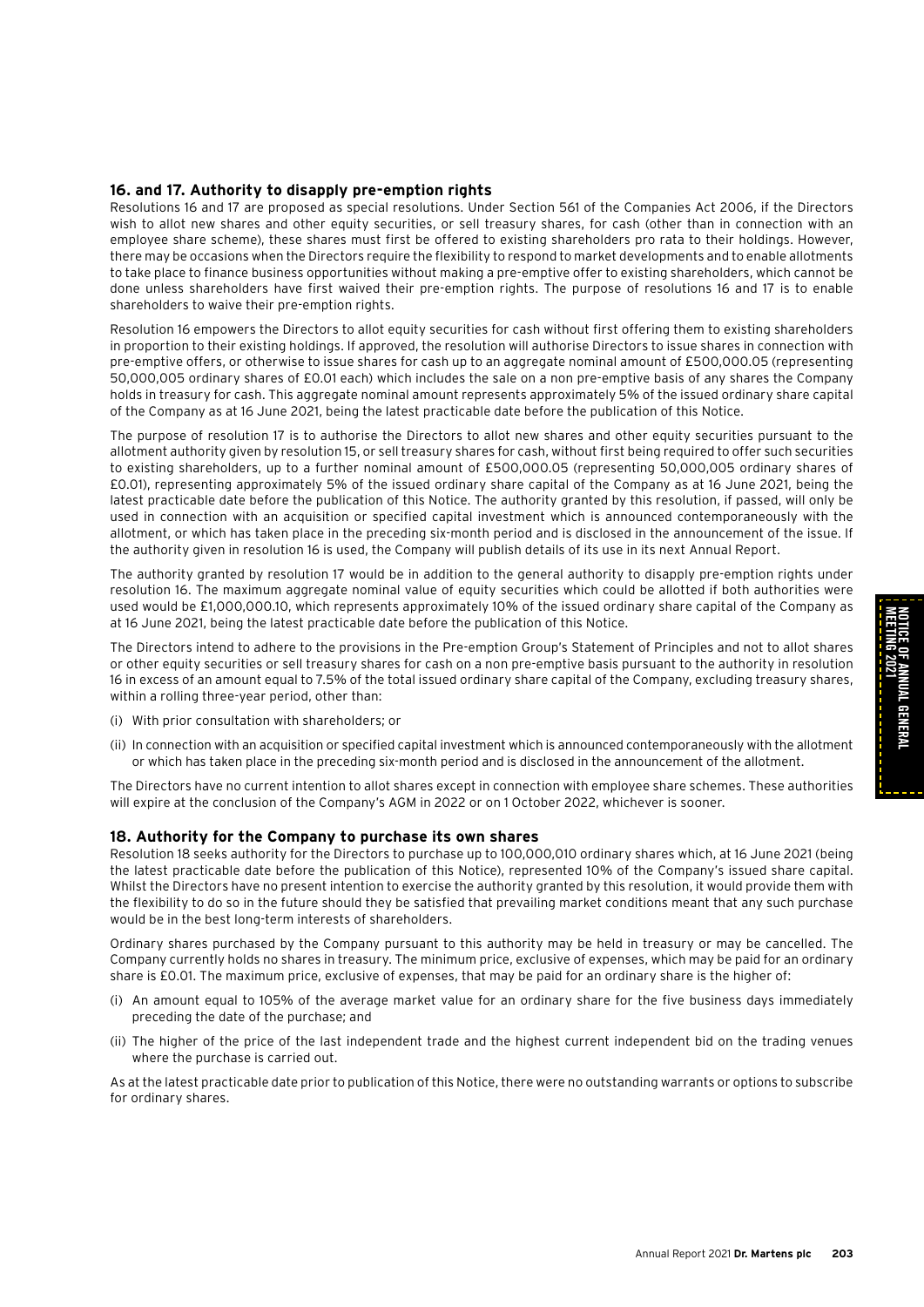# **Explanatory notes to the resolutions** continued

### **19. Notice of General Meeting**

In accordance with the Companies Act 2006, the notice period for general meetings (other than an AGM) is 21 clear days' notice unless the Company:

- (i) Has gained shareholder approval for the holding of general meetings on 14 clear days' notice by passing a special resolution at the most recent AGM; and
- (ii) Offers the facility for all shareholders to vote by electronic means.

This shorter notice period would not be used as a matter of routine, but only in circumstances where time-sensitive matters merit the flexibility afforded by the shorter notice period and it is thought to be in the interests of shareholders as a whole.

Resolution 19 seeks such approval and, should it be approved, will be valid until the end of the next AGM.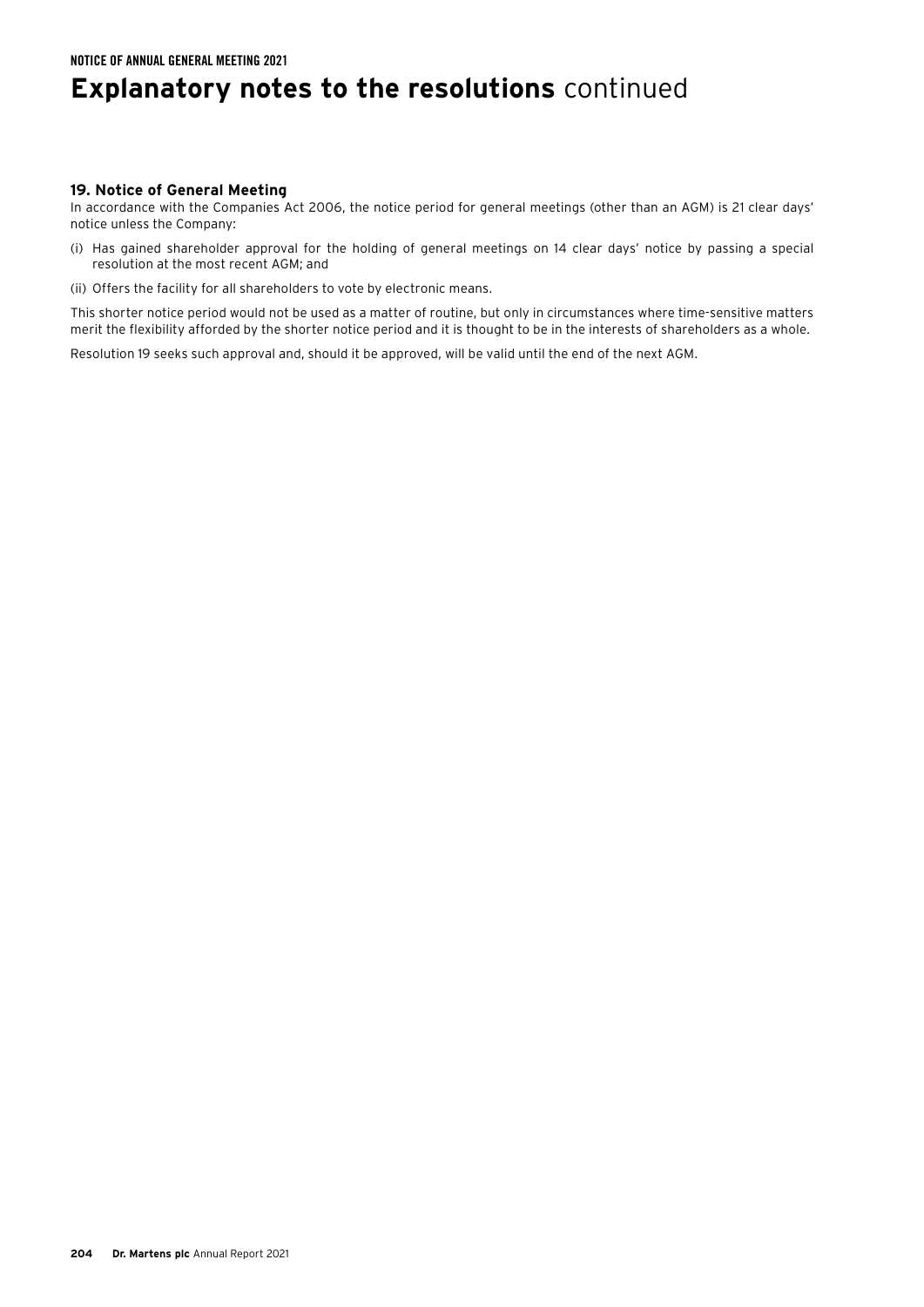# **Important notes**

- 1. Biographies of the Directors seeking election are given in the Annual Report on pages 86 to 89, including membership of the principal Committees. The terms of the current Directors' service contracts are such that all Executive Director appointments may be terminated by both the Company and the individual giving nine months' notice; Independent Non-Executive Directors have agreements for service which can be terminated on three months' notice by either party; the Chairman has an agreement for service which requires six months' notice by either party; Tara Alhadeff's appointment is governed by the terms of the Company's relationship agreement with its controlling shareholder, IngreLux S.à.r.l., pursuant to which IngreLux S.à.r.l. is entitled to appoint one Non-Executive Director to the Board (and, on provision of written notice to the Company, to remove from office any such person so appointed and appoint another person in that person's place) for so long as it (together with its associates) continues to control the exercise of, in aggregate, 10% or more of the votes able to be cast on all or substantially all matters at general meetings of the Company. Tara's agreement for service can be terminated by her on three months' notice.
- 2. Registered Shareholders: Members are entitled to appoint a proxy to exercise all or any of their rights to attend, speak and vote on their behalf at the AGM. Members may appoint more than one proxy in relation to the AGM provided that each proxy is appointed to exercise the rights attached to a different share or shares held by that shareholder. A proxy need not be a shareholder of the Company. A proxy form which may be used to make such appointment and give proxy instructions accompanies this Notice. If you do not have a proxy form and believe that you should have one, or if you require additional proxy forms (to appoint more than one proxy), please contact our Registrar on 0371 384 2030 (+44 (0)121 415 7047 if calling from overseas) or, alternatively, you may photocopy the enclosed proxy form. Please indicate the number of shares in relation to which each proxy is authorised to act in the box below the proxy holder's name. Please also indicate if the instruction is one of multiple instructions being given, and if a proxy is being appointed for less than your full entitlement, please enter the number of shares in relation to which each such proxy is entitled to act in the box below the relevant proxy holder's name. The proxy form accompanying this Notice assumes you wish to vote on all your shares in the same way. To vote only part of your holding or to vote some shares one way and some another, please contact the shareholder helpline. All proxy forms must be signed and should be returned together.
- 3. If you would like to submit your vote electronically in advance of the AGM, please visit sharevote.co.uk, where there are full instructions, and submit your vote by no later than 9am on 27 July 2021. You are advised to read the terms and conditions of use. If you return paper and electronic instructions, those received last by the Registrar before 9am on Tuesday 27 July 2021 will take precedence. Electronic communication facilities are available to all shareholders and those that use them will not be disadvantaged.
- 4. In the case of joint holders, where more than one of the joint holders purports to appoint a proxy, only the appointment submitted by the most senior holder will be accepted. Seniority is determined by the order in which the names of the joint holders appear in the Company's register of members in respect of the joint holding (the first-named being the most senior).
- 5. To be valid, any proxy form or other instrument appointing a proxy must be received by post (during normal business hours only) or by hand at Equiniti, Aspect House, Spencer Road, Lancing, West Sussex BN99 6DA no later than 9am on Tuesday 27 July 2021.
- 6. The return of a completed proxy form, other such instrument or any CREST proxy instruction (as described in paragraph 13 on page 206) will not prevent a shareholder attending the AGM and voting in person or electronically if he/she/they wishes to do so.
- 7. Indirect shareholders: Any person to whom this Notice is sent who is a person nominated under Section 146 of the Companies Act 2006 to enjoy information rights (a "Nominated Person") may, under an agreement between him/her and the shareholder by whom he/she was nominated, have a right to be appointed (or to have someone else appointed) as a proxy for the AGM. If a Nominated Person has no such proxy appointment right or does not wish to exercise it, he/she may, under any such agreement, have a right to give instructions to the shareholder as to the exercise of voting rights.
- 8. The statement of the rights of shareholders in relation to the appointment of proxies in paragraphs 2 to 6 does not apply to Nominated Persons. The rights described in these paragraphs can only be exercised by shareholders of the Company.
- 9. To be entitled to attend, speak and vote at the meeting (and for the purpose of the determination by the Company of the votes they may cast), shareholders must be entered on the Register of Members of the Company by 6.30pm on Tuesday 27 July 2021 (or, in the event of any adjournment, 6.30pm on the date which is two working days prior to the adjourned meeting). Changes to the Register of Members after the relevant deadline shall be disregarded in determining the rights of any person to attend, speak and vote at the meeting.
- 10. The following documents are available for inspection at an agreed time at the Company's registered office: 28 Jamestown Road, Camden, London, United Kingdom, NW1 7BY:
	- (i) Copies of the Executive Directors' service contracts.
	- (ii) Copies of the Non-Executive Directors' letters of appointment.
	- (iii) Copies of the Directors' Deeds of Indemnity.
	- (iv) A copy of the Articles of Association of the Company.